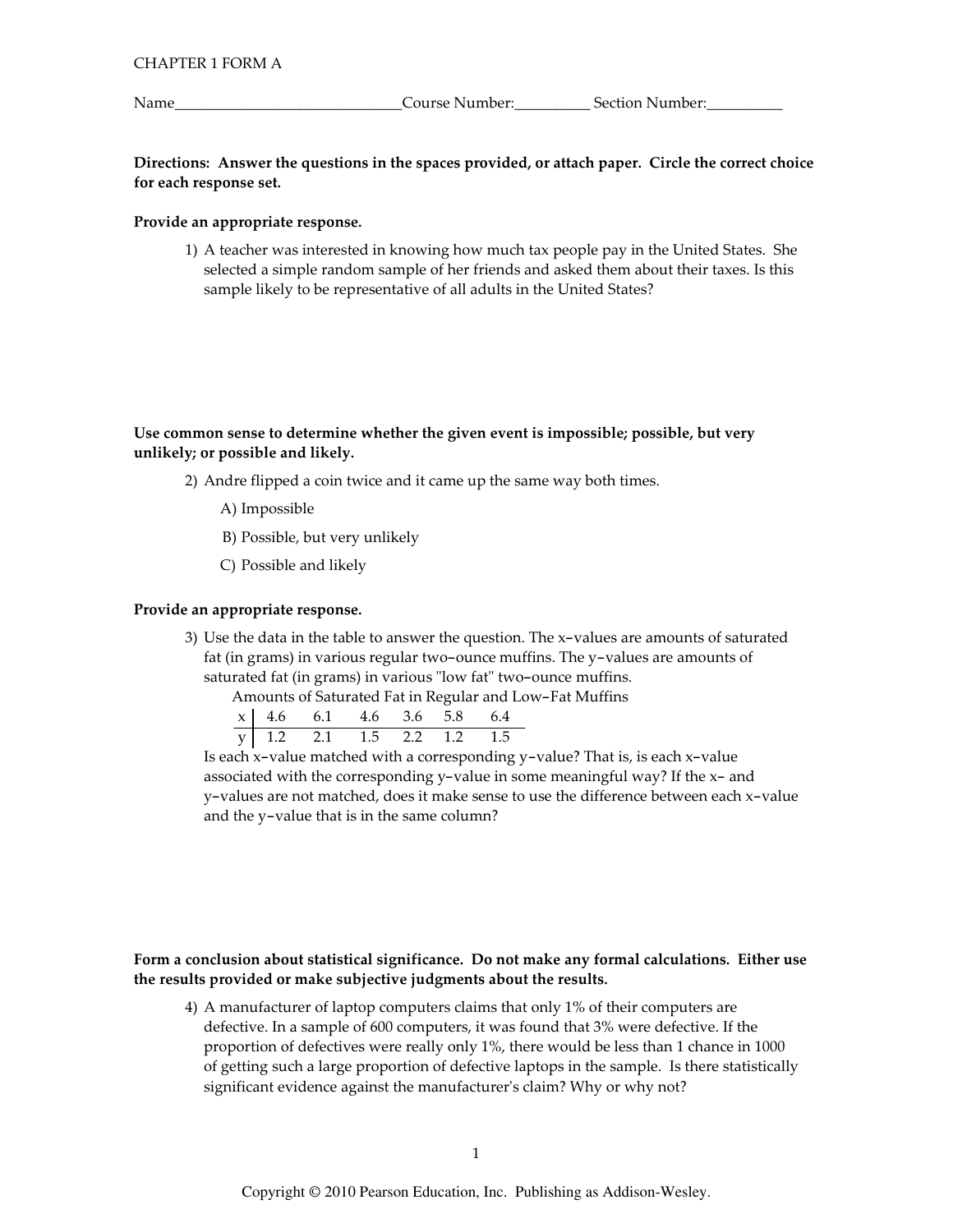### **CHAPTER 1 FORM A**

#### Determine whether the given value is a statistic or a parameter.

5) After inspecting all of 55,000 kg of meat stored at the Wurst Sausage Company, it was found that 45,000 kg of the meat was spoiled.

A) Statistic B) Parameter

### Determine whether the given value is from a discrete or continuous data set.

| 6) The temperature of a cup of coffee is $67.3^{\circ}$ F. |               |
|------------------------------------------------------------|---------------|
| A) Discrete                                                | B) Continuous |

# Determine which of the four levels of measurement (nominal, ordinal, interval, ratio) is most appropriate.

| 7) Survey responses of "good, better, best". |                                                  |             |             |
|----------------------------------------------|--------------------------------------------------|-------------|-------------|
| A) Ratio                                     | B) Nominal                                       | C) Interval | D) Ordinal  |
|                                              |                                                  |             |             |
|                                              | 8) The subjects in which college students major. |             |             |
| A) Ratio                                     | B) Nominal                                       | C) Ordinal  | D) Interval |

## Identify the sample and population. Also, determine whether the sample is likely to be representative of the population.

9) 100,000 randomly selected adults were asked whether they drink at least 48 oz of water each day and only 45% said yes.

#### Use critical thinking to develop an alternative conclusion.

10) A study shows that adults who work at their desk all day weigh more than those who do not. Conclusion: Desk jobs cause people to gain weight.

#### Use critical thinking to address the key issue.

11) A researcher published this survey result: "74% of people would be willing to spend 10 percent more for energy from a non-polluting source". The survey question was announced on a national radio show and 1,200 listeners responded by calling in. What is wrong with this survey?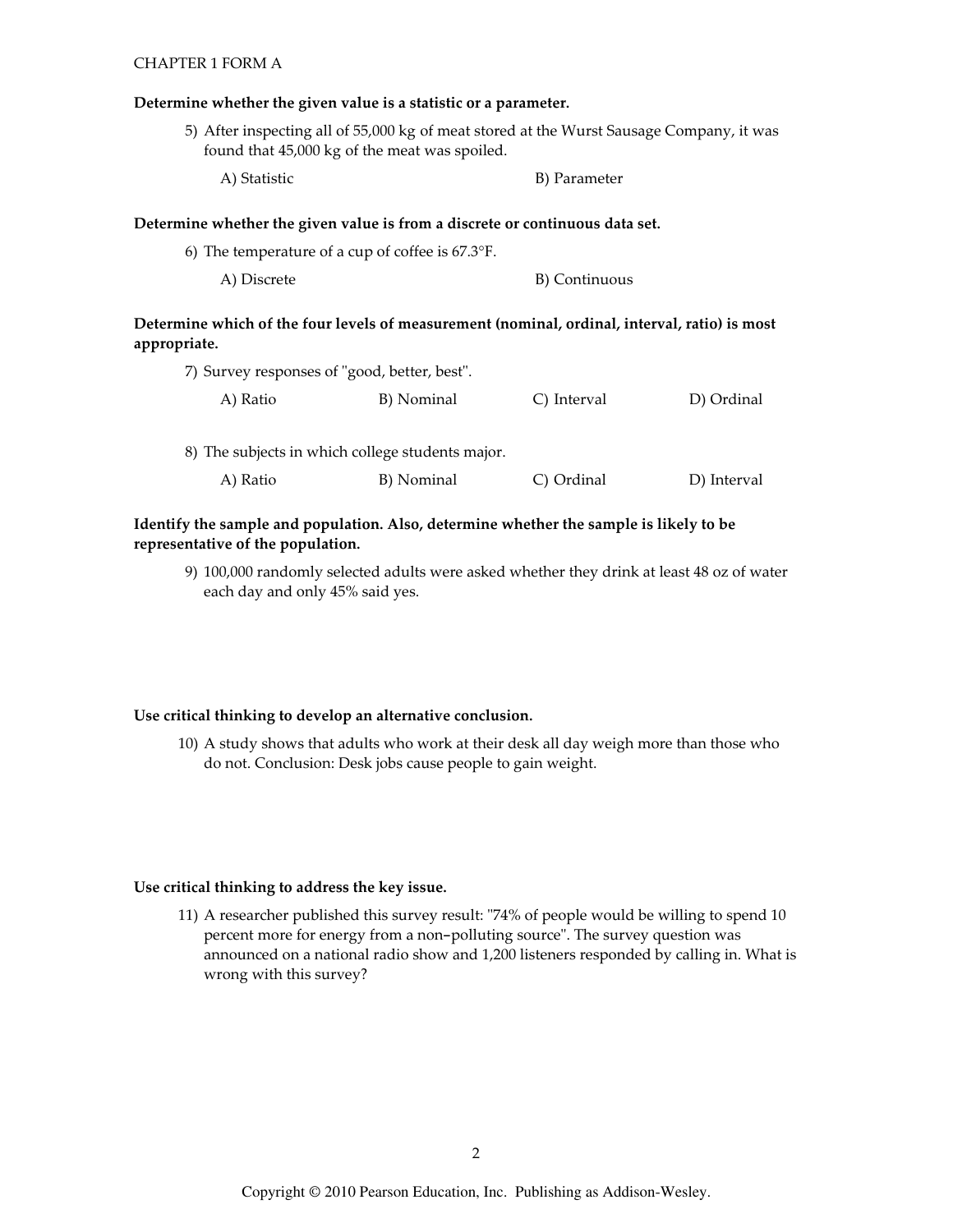Perform the requested conversions. Round decimals to the nearest thousandth and percents to the nearest tenth of a percent, if necessary.

12) Convert 0.64 to an equivalent fraction and percent.

A) 
$$
\frac{16}{25}
$$
, 64% B)  $\frac{3}{5}$ , 64% C)  $\frac{16}{25}$ , 6.4% D)  $\frac{3}{5}$ , 6.4%

## Solve the problem.

13) On a test, 95% of the questions are answered correctly. If 57 questions are correct, how many questions are on the test?

A) 167 B) 95  $C)$  19  $D)$  60

### Provide an appropriate response.

14) An advertisement for a heating pad says that it can reduce back pain by 200%. What is wrong with this statement?

## Determine whether the given description corresponds to an observational study or an experiment.

- 15) A stock analyst selects a stock from a group of twenty for investment by choosing the stock with the greatest earnings per share reported for the last quarter.
	- A) Experiment

B) Observational study

- 16) A quality control specialist compares the output from a machine with a new lubricant to the output of machines with the old lubricant.
	- A) Experiment B) Observational study

# Identify which of these types of sampling is used: random, stratified, systematic, cluster, convenience.

- 17) A pollster uses a computer to generate 500 random numbers, then interviews the voters corresponding to those numbers.
	- A) Convenience
	- B) Random
	- C) Systematic
	- D) Cluster
	- E) Stratified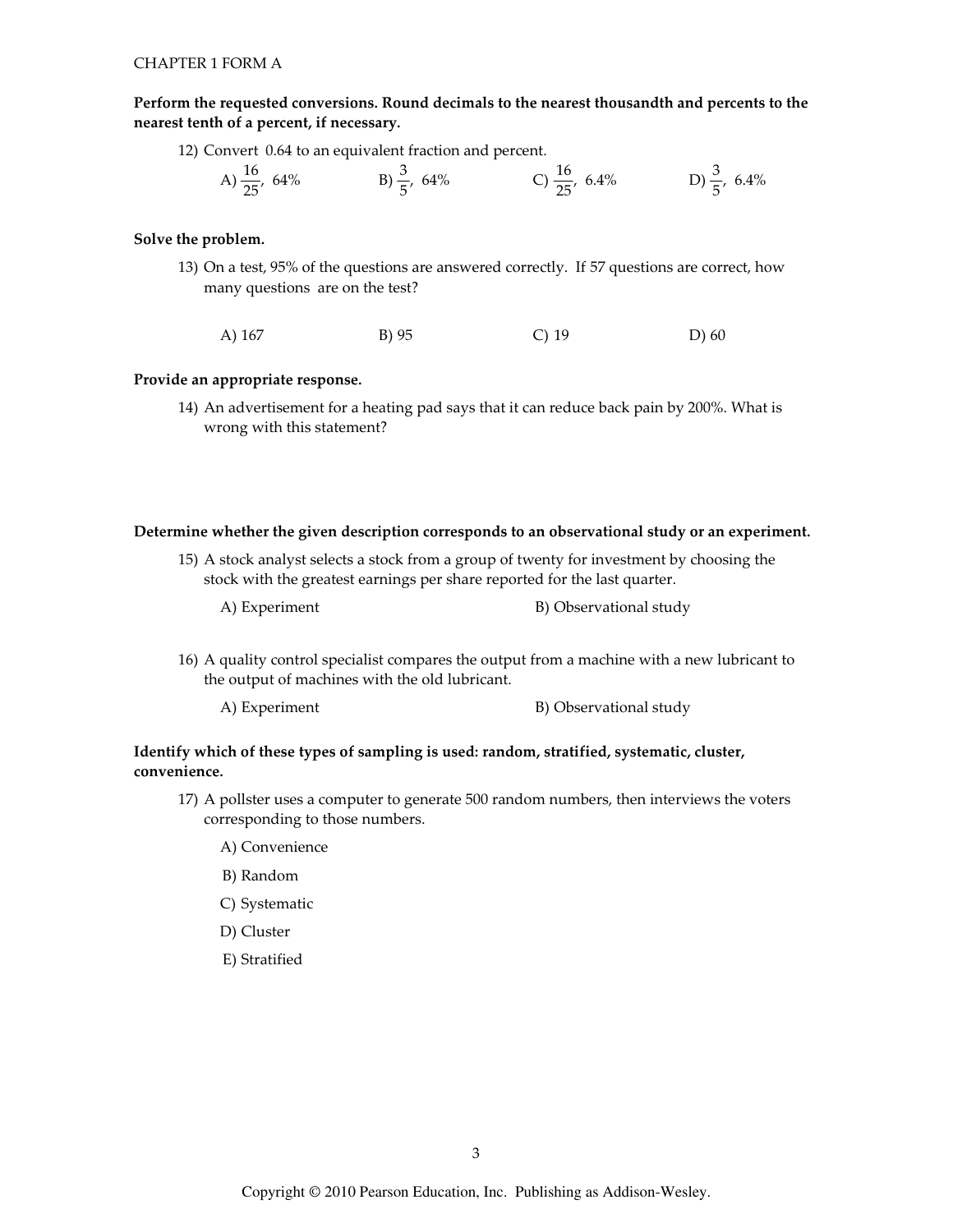### Provide an appropriate response.

- 18) An education expert is researching teaching methods and wishes to interview teachers from a particular school district. She randomly selects ten schools from the district and interviews all of the teachers at the selected schools. Does this sampling plan result in a random sample? Simple random sample? Explain.
	- A) No; yes. The sample is not random because teachers in small schools are more likely to be selected than teachers in larger schools. It is a simple random sample because all samples have the same chance of being selected.
	- B) Yes; no. The sample is random because all teachers have the same chance of being selected. It is not a simple random sample because some samples are not possible, such as a sample that includes teachers from schools that were not selected.
	- C) No; no. The sample is not random because teachers in small schools are more likely to be selected than teachers in larger schools. It is not a simple random sample because some samples are not possible, such as a sample that includes teachers from schools that were not selected.
	- D) Yes; yes. The sample is random because all teachers have the same chance of being selected. It is a simple random sample because all samples have the same chance of being selected.

## Identify the type of observational study (cross-sectional, retrospective, prospective).

19) A town obtains current employment data by polling 10,000 of its citizens this month.

| A) Cross-sectional | B) Prospective   |
|--------------------|------------------|
| C) Retrospective   | D) None of these |

## Provide an appropriate response.

20) A researcher conducts an experiment to determine whether acupuncture can help people to recover from back injuries. Participants are randomly assigned to a treatment group or a control group. Over a period of three weeks, those assigned to the treatment group receive acupuncture treatments. At the end of the three weeks, the improvement reported by those in the treatment group is compared with the improvement reported by those in the control group. In this experiment there is no blinding. What does this mean and why could this cause a problem?